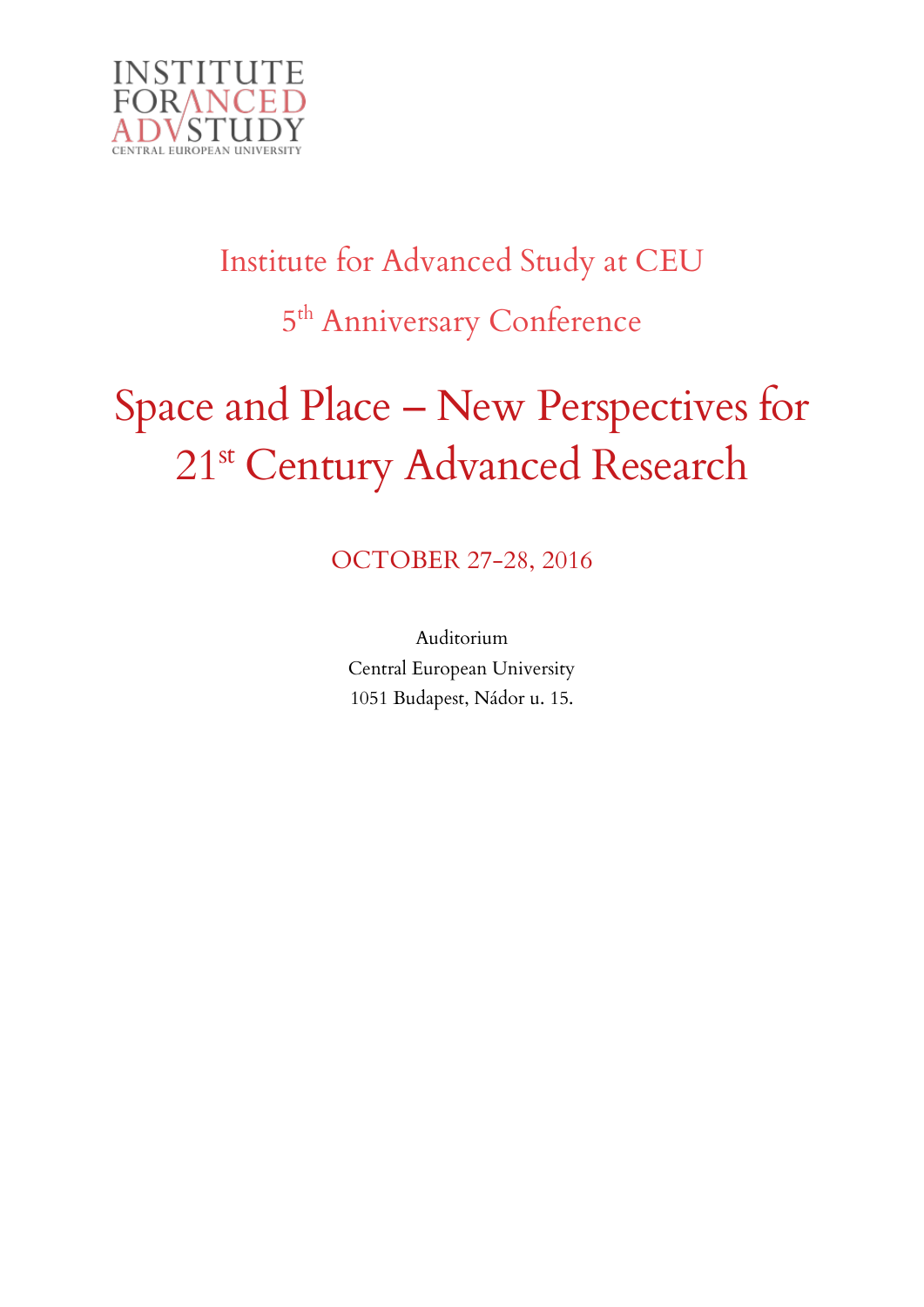# Space and Place – New Perspectives for  $21^{st}$  Century Advanced Research

## Program

#### **Thursday, October 27, Auditorium A**

- 17:00 Registration
- 17:30 Welcome and opening

Liviu Matei Provost and Pro-Rector, CEU

Nadia Al-Bagdadi Director, IAS CEU

**Keynote lecture**

BUILDING INSTITUTIONS WITH IDEAS. ON INSTITUTES FOR ADVANCED STUDY - SCHOLARSHIP AND POLITICS

Prof. Dr. Dr. hc. Wolf Lepenies Professor Emeritus, Freie Universität,

Berlin; Permanent Fellow at the Institute for Advanced Study, Berlin

19:00 Reception

### **Friday, October 28, Auditorium B**

- 09:00 Registration and coffee
- 09:30 Film "5 years IAS CEU"

### **Panel I.** SPLENDID ISOLATION OR SPACE FOR NEW DYNAMICS – BEING A FELLOW AT IAS

**Moderator:** 

| Susan Gal          | Chair, Academic Advisory Board IAS; Mae and Sidney<br>G. Metzl Distinguished Service Professor of<br>Anthropology and Linguistics, University of Chicago |
|--------------------|----------------------------------------------------------------------------------------------------------------------------------------------------------|
| Participants:      |                                                                                                                                                          |
| Erica Benner       | Senior Fellow in Political Philosophy, Yale University;<br>Fellow 2016/17                                                                                |
| Corina L. Petrescu | Associate Professor of German, The University of<br>Mississippi; currently Humboldt Fellow at the<br>University of Potsdam; Fellow 2015/16               |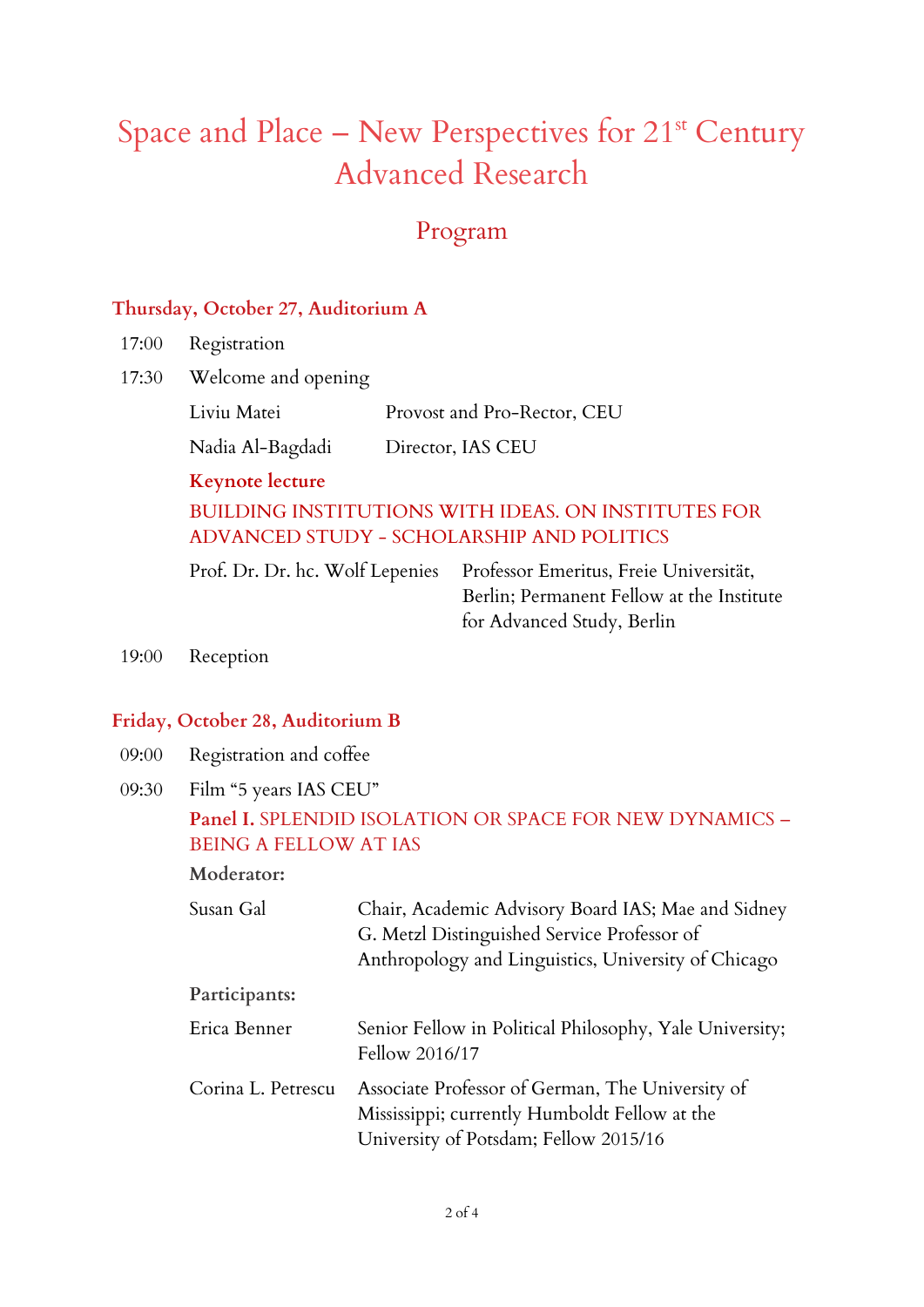|       | William O'Reilly                                                                                     | University Senior Lecturer in History, University of<br>Cambridge; Fellow 2015/16; Long-term Fellow as of<br>2016                               |
|-------|------------------------------------------------------------------------------------------------------|-------------------------------------------------------------------------------------------------------------------------------------------------|
|       | Curie Virág                                                                                          | Assistant Professor, Department of East Asian Studies,<br>University of Toronto; Fellow 2013-14; Affiliated<br>Fellow 2014-15                   |
|       | Gábor Zólyomi                                                                                        | Associate Professor, Department of Assyriology and<br>Hebrew Studies, Institute of Ancient Studies, Eötvös<br>Loránd University; Fellow 2012/13 |
| 10:45 | Coffee break                                                                                         |                                                                                                                                                 |
| 11:15 | Panel II. NEW PERSPECTIVES FOR 21ST CENTURY ADVANCED<br><b>RESEARCH - VIEWS FROM THE FOUNDATIONS</b> |                                                                                                                                                 |
|       | Moderator:                                                                                           |                                                                                                                                                 |
|       | Zsuzsanna Gábor                                                                                      | Director, Academic Cooperation and Research Office,<br><b>CEU</b>                                                                               |
|       | Participants:                                                                                        |                                                                                                                                                 |
|       | Marian Barsoum                                                                                       | Coordinator, Economics, Sociology, Ethnology,<br>Interdisciplinary field "International relations", Fritz<br>Thyssen Foundation, Germany        |
|       | Siegfried Beer                                                                                       | Director, Botstiber Institute for Austrian-American<br>Studies (BIAAS), USA                                                                     |
|       | Göran Blomqvist                                                                                      | Chief Executive, Riksbankens Jubileumsfond, Sweden                                                                                              |

- Olivier Bouin Director, Network of French Institutes for Advanced Study, France
- 12:15 Lunch break